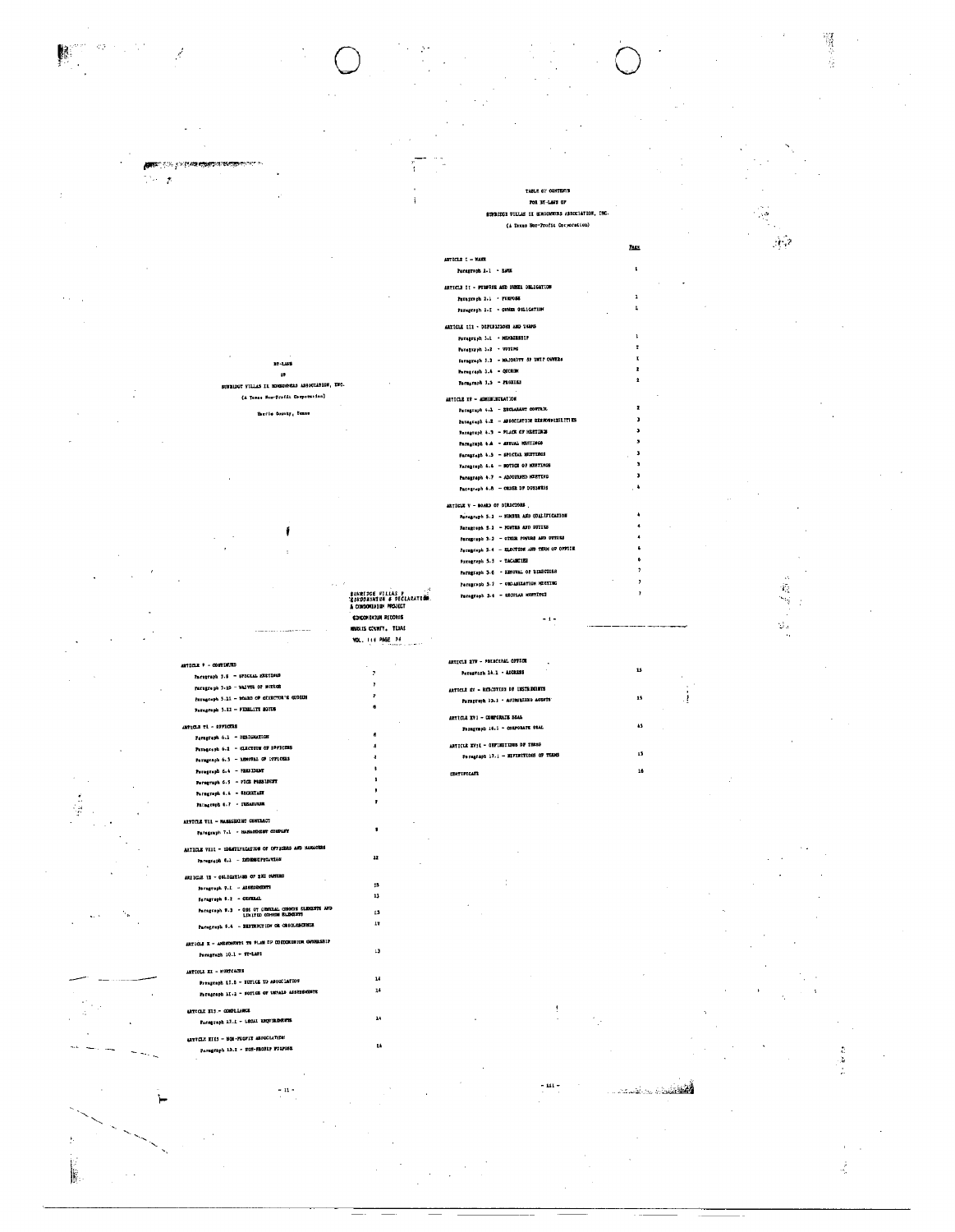# $\mathbf{or}$

# SUNRIDGE VILLAS II HOMEOMYERS ASSOCIATION, INC. (A Texas Mou-Profit Corporation)

### APTICLE 1 **TANK**

1.2 EMMI. The name of the orgeniestlon shell be SUNNIDGE VILLES 11 **OFNERS ASSOCIATION, INC., horeinafter colled "Association".** 

#### ATIGE II PERPOSE AND DINGS ORLIGATION

1.1 FURFOSE. The perpose for which this son-profit Associaliol as formed Is in govern the Condominium Property sixtuals is the County of Harcis, frate of Tessa, which Property is demoglied on the strethed Smitht "A", which by this reserance is sade a part horeof, and shich Property has been eventured to a Esline according in the provisions of the Condominium Act of the State of

Texas.

 $\overline{z}$ 

 $\frac{1}{2}$  $\cdot$ 

2.1 outne obligation. All present or inturn expens, tensits, future tenants or any other person who might use the facilities of the Project is any manner, im subject 20 the regulations set forth In three Sy-Laws. The mann acquisition of reacai sf say of the Condomisium Units (hereivafter referred tw as "Duits") of the Praject or the merm oct of scoupancy of any of said Unica will simstfy that there By-Lawo mem energied, catlited and will 2m secietly followed.

### ARTICLE 512 DEFINITIONS AND THREE

3.1 MOGLISH: Any person on heroming an Osmer ei w Comfortmiem Unit shall sutomatically become a Member of this description ond be subject to lbess ty-Laws. Bush membership shall larminate withset any farmel Association scriba whenever samb person reales on our a Gondonialum Dait. Soch termination shall not relieve or release any such former Owner from 107 lisbility or ebligation incurred under or in any way connected with SUTBLOGE cillas is concentrates during the period of such nemerably and eraborably in this memoistden, at impeir any rights of remedies which the Soard af

> . SUNRIDGE VIALLS E<br>CONDOMINIUM S'OECLARATION A CONSONINIUM FROJECT CONDON THEUR RECORDS MARIS COMPY, TEXAS VOL. 234 PAGE 15

4.2 ASSOCIATION REPORSIBILITIES. The Orners of the Units will constituty the Association of Unit Grace, hereinsfter referred tt ca "Association", who will have the responsibility of edulatering the **inium Project through a Board of Oirectors.** 

b.3 FLACE 07 MENTING. All commel and special westings of the Association shall he bald at the principal office of the Associalism of 4: scotings.

4.4 UNTUAL REETING. Annual meetings shall be bold the feesth (Ath) Toopday of Jasuary each year. The first (Int) amound meeting shall be called by Declarant steer the sud of the Declarant Conrrol Perind.

4.5 frECIAL MERTICS. It shall be the duty of the Frantdent to emli w sciel mesting of the Grants as diffected by remointion of the Board of Directors ot upon a palitico signed by el lasse sou-testh (i/10) of the Omnars and presented to the Secretary. The sotics of any special meeting shall state the class sud place of such meeting and the purpose instend. No businers shall he cransacted at a special meeting ascept of statud in the corice values by consent al feur-fdithe (4/5) of the Omners present, sither le person or by proxy.

4.6 MOTICS OF MESICKES. The Secretary shall wail asticas of summel and pocial memorante est rech Hamber of the Asgonization, directed to his lant known<br>pocial memorante to sech Hamber of the Asgonization, directed to his lant known post office address, at shows on the records 4f the Association, by uncertified mail, postege propaid. Such motion shall be metind not lose than esa (10) days mor more than ouncey (28) days bafors che daes af such manting and shall state the tate, time and plase af the meeting and the purpose or purpress thereof. In lies of matting rotion as herein provided, such sotion any be delicared by hand or Infr at his residence in his atsects. If requested, any Mortgages of record at its destgess may be establed to receive similar unties.

4.r Aniotzakin Micriko. If any meeting of Demere cannot be organized .<br>bacause i quorum hae est ettynded, the Dwoore who are yrsneo), clthor fo parson ot by prexy, may edjourn the meeting from time to nime until a quorum ts ettated.

etarton ar siberu may have agadosl such fermer Owner em Member arising one of or io any way coonsened with such cumerable and membership und the covenance and obligations incident thereto. He cartificates of stock chall be issued by the Association, but the Boarf of Directors, if it so sluctr, may issue one (1) Hembersity Card per Unis es the Owner(m) of a Condominium Enlt. Such Masberwhip Card whall be surrendered to the Secretety wherever ewoweakip of the Condominium Unit dealgoated thereon is seminated.

 $\mathcal{A},\mathcal{I}$ 

i al

 $\mathfrak{p}$ 

ś

3.2 YOULEG. Unit ewnerable shall entitle the Owner(a) to east one (1) rote per Unit is the effairs of the Mesociation, which wote will be weighted as equal the proportionate share af sweerchip of the Unit Owner in the Common Elements. Vening shall not be spitt among asve than one (1) Unit Owner. The present camber of vatus list cao be cast by the Unit Owners is sixty-sever (67). The combined veighted votes noloulated is somewhere with Embibit "B" ts the Condominium Decisionics for SUERIDGE VILLAS 11 CONDOMINIUM: shall squal rus huedred portont (1091).

3.5 MAJORITY OF UNIT DENTER. As used in these By-Lave the term "majarity of Unit Owners" shall mean thase Owners with fifty-one percent (51%) of the votes satilled to be cost. 1.4 QUEEUS. Except on otherwise provided in them Ry-laws, the presences

Is person or by presy of a "majority of Unit Osmers" as defined in Paragreph 1.3 of this frile)g shall comptitute a quorum.

3.5 PEOTIME. Votes say be cast is peten on by proxy. Proxice must be filed with the Secretary befess the appointed time of sath meeting.

# ARTICLE IV

ADMISTRATION 4.1 DECLEANT COFFROL. Notwithstanding any provisies herein to the contrary, and in accordance with Peragraphs 4.1 and 4.) of its Condominien Declaration for SUERIDGE CILLAS EI COMPONICIUMS, the Declarant, INTERN INTERNACIONAL, INC., a Texas corporation, shall retain secored ever management of the sfinite of the Association. This ratentino of contral shall be for the beaufit of che Unit Owners and ney First Hontgaters of recefd and for the purpuse of insering beth a complete and otderly faildout and a timely cullour of its Freject Uniis. This comerci whell last co lenger than April 13, 1956, or upon sele of seventry-five percent (75%) of the Unfts, or whro is the sola oplains of the Declarest the Praject is visits, etif-aupporting and sperational.

 $\sim 10^{-1}$ 

4.5 ORDER BY RUSINEIS. The erder of brainest al all meetings of the .<br>co ef Unile shall be as follown:

.. Boll cali.

- b. Freef of matics of meeting or watter of antles-
- Bosding of minutes of psecading menting.
- d. Separts of alfinors.
- o. Reports of tomaintees
- #. Electins of Pirsonars
- ..<br>g. Unfindsbyd banisaese
- b. How basiness.

# $ARTCL2$   $\gamma$ 10130 OF 8202CTO15

5.2 MUNIC AND CONTINUATION. The sifates of this Association shall be rand by a Basrd of Directors roupneed initially of three (3) parsons. The fellawing oscanos shell out in such capacity and shall manage the affatra of the association matil their successors are elected, townit:

| <b>MAGE</b>      | ADDRESS                                              |
|------------------|------------------------------------------------------|
| Carles L. iimost | 10001 Vestpork<br>Houston, Taxan 77003               |
| V. Vaynı Hickie  | 1410 month Vens, #101<br><b>Equator, Texas 77057</b> |
| Hancy Enlines    | 795 Internetional<br>Houston, Jesus 77024            |

5.2 POWERS AND LUTINS. The Roard of directors chall have the SOUNTS are dution necessary for the educatersetion of the effites of the Association and for the openation and naintenance of a residential Condrainium Praject. The Board of Oissurorn may do will such acts and things that are not by thins By-Laws or by the Condomisium Declaration for surgibut vitias is compositions

directed to be sucreised and done by the Owners. 5.2 OTHER FOREES AND BUTIES. The lostd of Directers shell have the

following ductions 2. It administed and enforce the covenants, conditions, emetriciione, vece, lisitatione, sbligotlone and ill ether

provisions sat forth in the Condomision Daclination. h. It celeblish, make oud enforce compliance with rales cocossery for the orderly sparation, use and occopaccy of this

.<br>કરવાં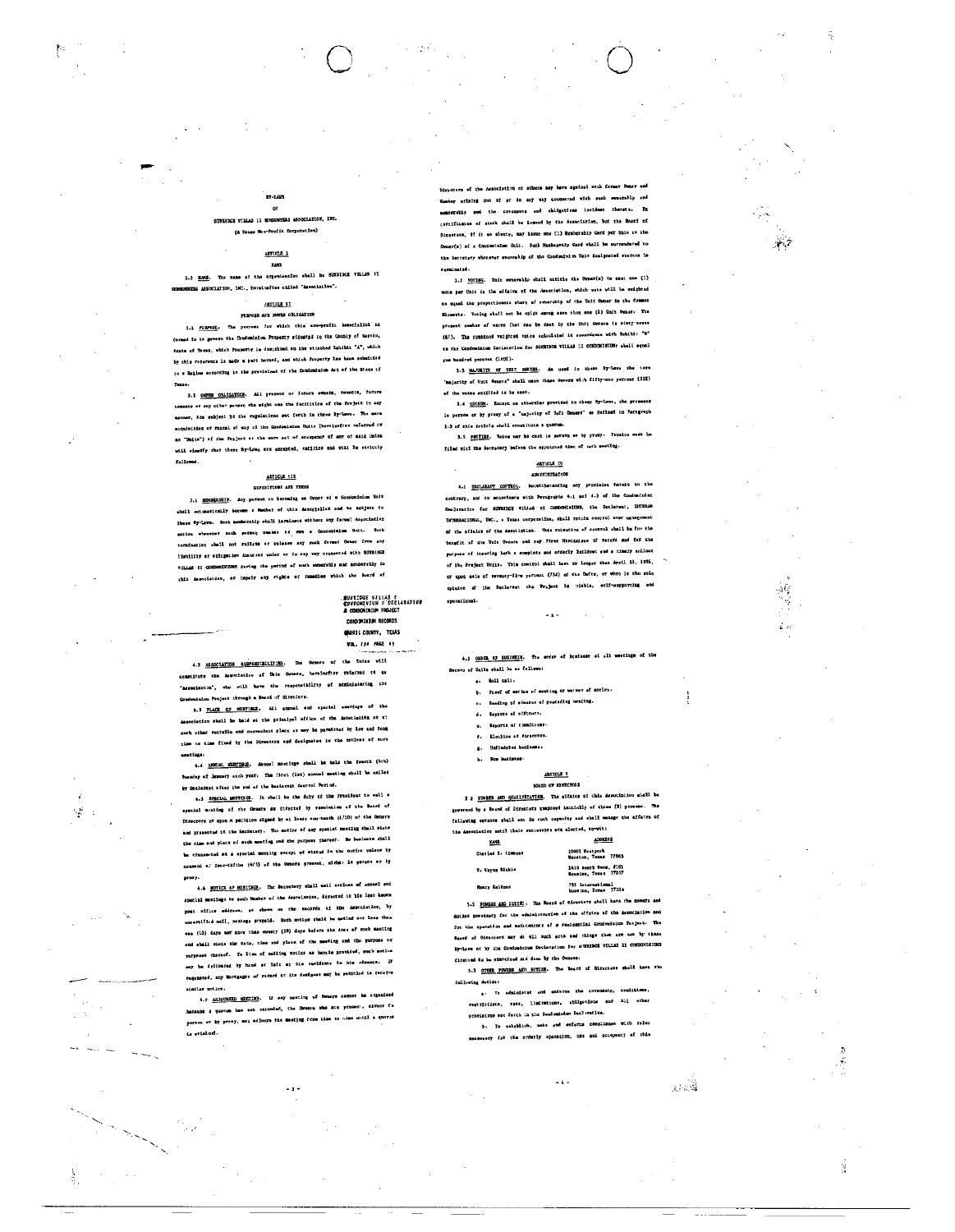am Project. It copy of such vulks vod samulation shall be delivered or matled to each Member prospily upen the adoption  $t$  forward  $\epsilon$  )

1. It hasp in good order, condition and repair all of the nicel and Limited Common Riemants and all items of personal property used in the exjoyment of the entire Prasiess.

4. To fasure and keep insured all of the insurable Common Sloments of the Property is an amount equal to their saminon replacement welon, so provided in the Declaration. Further to obtain and mainasis comprebansive lisbility insurence envering the entire Premises in amounts not less than One Rundred Theorem Dollere (\$170,000.00) per porsos, Tarsa Sundvad Thousand Drilars (\$30),000.00) per acrident and Pifty Thousand Dollars (\$30,000.00) property demages, plus a One Hillton Boller (\$1,000,000.0D) unifolia policy. To insure and keep insured all the fixtures, equipment sud parsound property acquired by the Asasclation for the benefit of tms Mesociatiso, the Oventa of the Condominion Unite and their Piest Nortgegeke-

a. To fix, determine, lavy and collegt the monthly premulad sestancests lo be paid by sath af the Omnota; and by mejoring voir or the Board is adjust, decrease to increase the amount of the monthly assessments subject to provisions of the Declaration; to lavy and collect special essessesses in arder to meet increased opminting of maintenance exposses ar costs, and oddicional repital expones. All monthly or riber semmented shall be in iteniced Atatement faim and shall set forth is detail the veriour expense for which the equationate are being made.

f. To collect delinquant seems onegts by eait or otherwise and to rejoir or seek danages from an Ovner, as provided in the Declaration and these By-Lave.

3. To protect and defend the antire Pramiuce from lose and denise by suit as athenoiss.

b. To beerow funds 30 arder to pay for any required smaaditure or eetlay; to swernte a33 such imatruments evigencing such indubtadness which shall be che saveral nbligations of all of the Owners in the same propertive is their interest in the Common

Slameta.

ţ  $\ddot{\phantom{1}}$ 

**I SUN'ATALIE DEFFERE WARTS COUNTY, TEXAS 10L. 134 PAGE 96** 

SUNRIDGE VILLAS C<br>CONDONIKIUN & PECLARATIO<br>A CONDONINIUM PROJECT

5.6 ESCOVAL OF ILESCIONS. At any regular ar special emeting  $\ell x 1$ callad, any cas (1) or uses of the Oirentors may be remoted with nr without cause by a sajority of the Orners, sed a successtr may then end there be elected to fill the varanty thus created. Any Ofrector whose researt has less proposed by the Ovnero shell be given an appretanity to be heard of the  $\mathbf{u}$  and  $\mathbf{f}$  as  $\mathbf{v}$ 

5.7 ORGANIZAPEON MERTING. The first (1rt) meeting of a cesty elected Soard af Diretters shall be hald within two (10) days of clocimon at soch place at shalt be fixed by the Directors at the meeting at which euch Oitactore ware alected, and co netice abell be ceccenery to the newly alected Directors in erder lagally to constitute such menting, presiding a majority of the whole Senrd shell be present.

5.8 ESCULAR ESETINGS. Begular meetings of the hoard of Directors may be held at esch time and gluca as shell be deturniend, from time to time, by a majority of the Directors, but at leest feur (4) such mentings stall be hald during each fiscal year. Notice of regular mastings of the Board of Biregiars abolt be given in each Director, purescally, by mail, inlephone or teixgraph, or least three (3) days prior to the diy named for such meeting.

5.9 PRICIAL REETINGS. Special mastings of the hoard of Directors say be called by the President of Recreasy, or upon the written request of et icest two (i) Directors. The Prasident or Serratery with give three (3) deys' parmemal notics to asth Dicarter by maci, telephone or triagraph, which motics shall state the time, place (so bersinators pravided) and purpise of the  $n$ 

3.10 W45VER OF NOTICE. Before or at any monting of the hound of Directors, any Director may to writles, welts motics of such meating and such waiver abell be deened equipriest to the giving of euch nation. attendance by a Director of any meeting of the Board shall be a vairne of necine by bis of lhe time and ylace thereof. If atl the Directors are promoted any meating of the Board, ac metter shall be required and any husiness may be trausacted at such meeting.

5.11 Hours of prasereat's guesting. At 13, seetings of the Soard of otrectors, a majority of birectors shall constitute a quorim for the cressaction of business, end the ante of the majority of the Directors phenent at a monting at which a quorum is present shall be the sate of the Board of Directors. If, at any meating of the Bourd af Oirectors, there is lass than a

 $\overline{\phantom{a}}$ 

 $\mathbf{L}$ 

i. To amier into contracts withis the erope of their duties and women

[. To autabitch a back account for the common tressury for ali separate foods which are required or say be feemed advisable by the Board of Directors.

b. To keep and naistain full and serurate books and records showing all of the receipts, expenses or disbureassets and to parmil examination therenf at any reasonable time by sech of the Owners and any first Novegages of a Unit, and to cause a gasplate ardit of the books ard accessie by a cospetent accountant, oncy sech year. The Associacion sbali causo t; he prepared and delivered annually to each Ormer an audires statement showing elf recoipts, expenses or diebursements since the last each statement. Bach audited financial acatements shall be graitable to say First Nortgravo of a Unit, on request, within aimsty (90) days fullowing the fiscel geer and o the Project.

1. To meet at least open much quarter.

m. To designata the perspheal necessary for the mointenance and opersion of the caneral and idnited Common Blonsate.

n. In general, le cevry es the administracies at this Amenciative and to do wil of those things, uscassery and reasonable,

is order to carry out the communal aspect of Comfoninium constanty. 3.4 FLIGTION AND TEIN OF OFFICE. 4t the first (lat) annual masles of the Association the issue of affice of one (1) of the Directors shall be fixed for our (1) year, the term of opfier of our (1) of the Directors shall be fixed at lap (1) years, and che lers of offics of the remaining one (1)

Director shell be fixed at three (3) years. At the uxpliation of the initial term of affice of each raspective Distator, his successor shall be alsoted to syrse a turn of three (3) years. The persons acting as birectrrs shall bold office until their successors have been sleeped and hold their first (let)  $-0.014$ 5.5 VACANCIES. Pecanoins on the Board of Ditectors sluged by any resson

other thas the Tumoval of m Director by e vote of the Asseciation shall be may constitute lase then m querum. Noth Diregeor so slected shell sares not the vesstuing term of his predecisare.

 $\sim 1.4$ 

quorum present, the asjottry of these present may edjourn the meeting from time to time. At eny such adjourned meeting, any business which might have base transacted at the weeking, se noiginally salied, may be transacte wirkent additional notice.

3.12 PROBLET BOEDS. The Board of Divertors shell regulae that all officars aed employers of the Association headling as vesponsible for assyclation funts shall furnish edegmeis fissity bonds. The pleadus we such bonde ehalt be paid by the Association.

### ARTICLE VI 03P1CBR

6.1 <u>DESIGNATION</u>. The officies of the issociation chall be a President, Vice President, Secretary and Trustern;, all of whom shall be slected by the Sourd of Measters.

6.3 OLECTION OF OFFICERS. The officers of the Association shull be clusted annually by the hourd of Directors at the organisation secting of each new Board and shill hold office at the plasmin of the Board.

6.1 REMOVAL OF OFFICERS. Upon an affirmative rate of a majority of the usebers of the Board of Directors, any officet may be famowed, althur with or without neuse, and his successor may be sleeted at any regular meeting ei the Beard of Directris or at any eyerint meeting of the meard culted for each purpose.

6.4 FREEIDENT. The Prasident shall be the thief executive afficer of cistico. He shall preside at ell meecings of bath the Asstrixtino and the Roard of Birnotors. He shall have slight general powers and duties which are usually vescad in the office of prazident of an association, including, hut not linited ts, the youer to appriat ceasitives from anong the Owners to segist in the eduinintration of the effairs of the Assacistion. De shall co-sige alt presissory astes with the Gearstery and co-sigs all checks with the Trummated. The President, or his designated elternate, shall repressed the Association at all meetings of infaings within It unconsume association,

4.5 VICE VELE:DERT. The Vice President shall perform atl of the ductaw of the Freeidnes in his absence and such mehrt duties as may be required of hin from time to time by the loave af Directors.

 $\ddotsc$ 

# $1.186$

 $\frac{1}{2}$ 

蠡。

 $\mathbb{R}$ 

Y,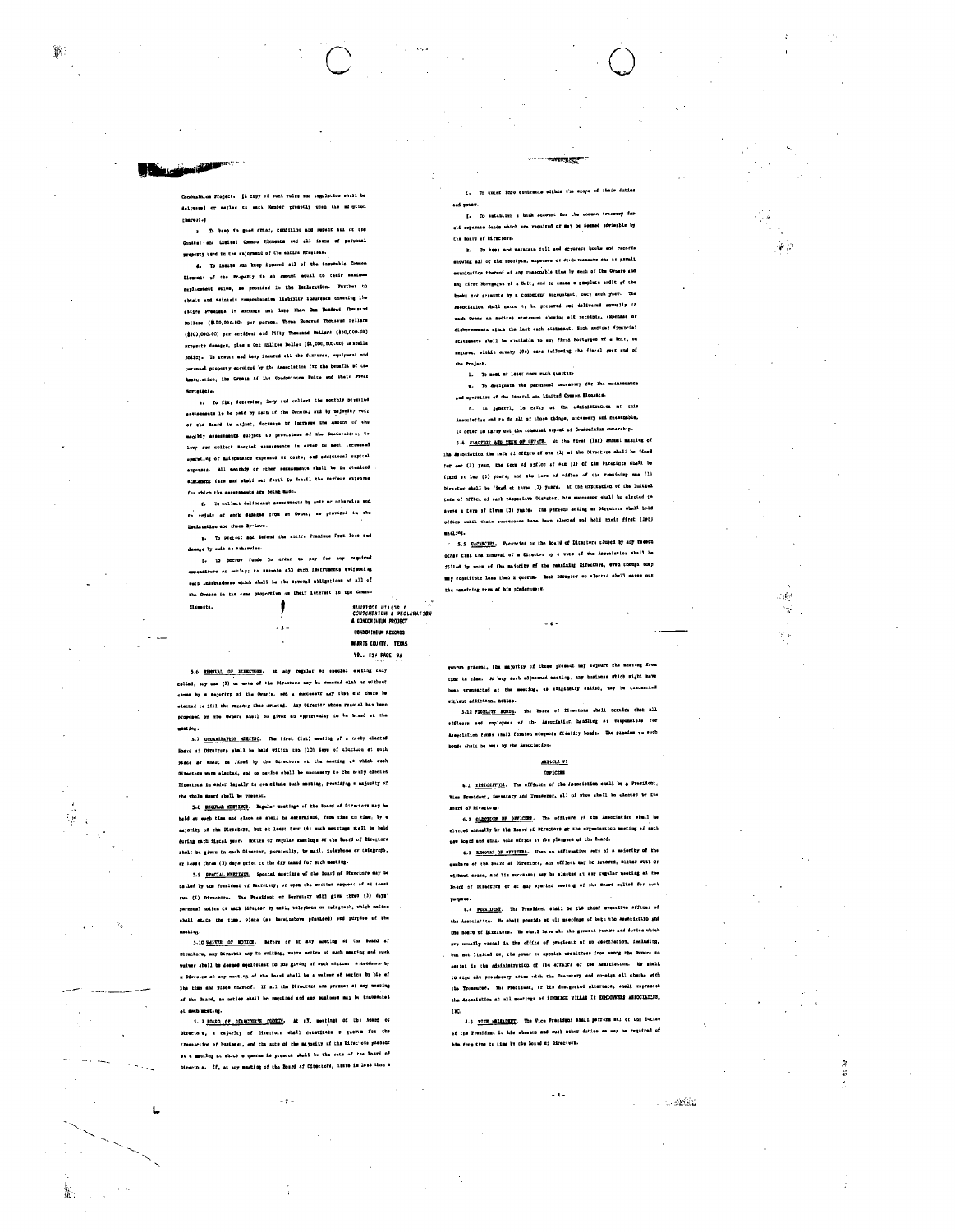#### 6.6 SECRETARY

f

a. The Secretary shall beep che menutas of all meetings af the loatd of Directors and the sinutes of all meetings of the association. Be shull have charge of such books and papers as the **Sourd of Directors may direct and shell co-sign atl instruments of** conveyence; and he shell, in general, perfore all the datter incident to the office af the Serminvy.

b. The Secretary shall compile and keep up to date at the principal nifice of the Aseccietion a complete list of Nembers end cheir jest known eddrasses as shown on the records of che Association. Such list shall, show opposite anch Member's new, the oember of Humbers Living is the Unit and the parking space sesigned for use in consection with such Unic. Such list shell be spen to inspeciion by Hembers and other persons lewfully entitlyd to inspect the same at resecueble times during regular business hours.

6.7 MARIEURES. The Treasurer shall tecsive and deposit is expressions ...<br>unte all monoy of the Association and shall disborne suck we Sivucced by gamelution of the Soard of Directors; proveded, bewever, shet a resolution of the Board of Directare shall not be onconsenty for distur-.<br>waa aada in the ary course of bosinuas conducted within the limits of a budget asspred by she Board of Mirectors, including culhority in: co-sign all checks; bear yaupar boola of account; neues as annual statement of the association's books to be mode at the compietion of mech fiscal pacr; grapers so smomsl budget and a statement of income ampenditures to be presented to the Healership at ice ragular annual meeting, and daires a copy of each to the Members; and parfare all other duties araigned to him by the Sound of Directors.

#### **ANTICLE 121** ment outside

7.1 MARAGEMENT COLPANY. The Board of Directors shall exter late a comet agreement with a menagement conpany at e male of iompensation agreed agon by the Moert af Directors. Is accordence with the Decleration and these \$f-Lava, the manqueent company shall have, but shall not be limited to, the fallowing functions, duties and responsibilities:

 $\ddotsc$ 

**IUNRIPGE VILLIS E<br>FONDONINIUM 6 OECLARATION** 

**A CONDITION PROJEC** CONDON:INTUM RECORDS

**MARIS COINTY, TEXAS VOL. 134 PAGE 27** 

prios and no iusuro high property values in accelesa-a .<br>with the predisions of the operative budgel, as approved by che Mostd of Divectors.

(1) Encer into suntracts and supervise services for igua care, refuse bunitug, pump saintehence, ato., 18 ved operating hodgets.

(1) Select, train and supervise competent porsonne. us directed by the South-

(6) Compile, assession and analyze date; and prepare esecifications and call For bids for major lestryces: projects. Analyze and compare bids, irmus coatracts and coordinate the woth; maintele close and crestent inspection to insure theo work is performed succeding as anaetfrations.

(5) Parfarm any other projects with daligence and uny ia tha Boern's bast interepta.

c. Administrativa Menagement.

(1) Inspect contractural pervises for entiminately<br>performance. Propero any mecessary compliance ictimes to **Senders** 

(1) Obtain and enalyse bids dor insurance coverune specifiad to By-laws, recommend modifications or addicional novarngus. Prepare claims when veguined and fpliow up za paymenl; att se Board's vagresustative in negotiating settlement.

(9) Execute close liminon and supervision ever (11) unnel to intrim yroper operational maintenance and te -<br>promocs gand Management-Realdwet-Owner relationships.

 $(4)$  Act as liaises for the inscelation in thy goliations or disputre with 19641, faderel or etacs taxing agencing of regulatory bodies.

(5) Exetcies closs supervision over hours and orking soudations of employed percentual to laster compliance with Yege and Roux and Horkman's Companies too Leve.

 $\sim 14$ 

#### s. Fincal Hansgenesc.

(1) Prepare entral operating reflast oxpected operacion for werh sonth. This budget is satablished on abov skyected recurring receipts and sparating disburgenors. It in further seed for comparison wilh scrusl armthly income and expenditures.

(1) Prepare five (5)-year sunking fund reserve hudgan projectium for cepital axpandigures on itums cacurring enly pariodically, i.e., painting, ato., for **Cornon Elementa.** 

(5) Propere monthly operating and cash perities efatemints and statements onncerning sinking fund vesarve .<br>sceents.

(1) Analyze and compane operating receipts and eisburkmasute agaizet the Dosed-spproved budgat. Where a significant vestation in chown (102 above or balow the budgeted emount), prepare explanatives of variations from bodgeted figures. duggest corrective recommendations, if applicable.

(1) Collect paintenance fore and special szosszente: deposit them in checking, savings at other income praducing accounts on habsilf of the Board and maintain congrebanaive records fincend. Rezablish individual checking and eisking fund measure accounts, as directed by the Board.

(f) Mail nutfons of dilinquency lu any Owner to erreers, xné exert resemments affort to callent delinquest

(7) firenthe all expense invoices for accuracy and pay all hills in accordance with the terms of the property .<br>mat, **MASASCETOR Agene** 

(8) Prapare year-and atotenent of operations for omere.

b. Mystral Management.

(1) Assume full responsibility for estates control of Counce Ares ingresements and aquipment. Maintain the Property in constant reprir to reflect Denet

 $-10 -$ 

(6) Assist in resolving individual Oveer's en as they pettain to the Associatten, Commun Elements and severning rules and regulations.

(7) Boycesent an absentan Greer shea regunated (8) Administer the Communists Project is such a way

te promote a gleomant and barwonious relationship within the complex for all Denors, Risionnis end Tenaots aiths.

# **ARTICLE VIII**

INDEGE FIGATION OF OFFICERS AND DIRECTORS s.1 INCONSTRATION. The Association shall indensity away Director av officat, ble beire, executera and edainistratura, mepinat eli lase, rest and axpense, including counsal fees, tossonably turnted by him in cannelion with eny artion, eutt as proceeding to which he may be ande a party by reasse of hie baing ut having base a Dicactor or eritear of the Association, except in matters of pross negligence or witlful misrunduct. In the evant of a sattlensot, indentificatius shall be previded enly in community with such matters in which the Amenciacism is soviesd by choosed that the person to he indemnified her not been guilty of gress negligance or willful nisconduct is the porformance of his duty as such Director or prigner is relation to the satter involvat. The foremeing rights shall not be sectesive of other vights to which suth Directrr ar orficer may be ectrical. All limbility, less, ...<br>damagy, comt und anyeems discutred or suffered by the Assaciaties in connection with the foregoing indemnification provision shall be treated and bendled by the Association as Common Expansat; provided, however, cothing casteined in this Article VIII rhall be demend to chilgale t'se Association co indensity any Manber er Ovser of e Dondonisium Unit, who to ar has base a Edracter of rfficer of the desociation, with massed in emy duties or shilgetiens sprumed ay lightlities iscurred by his under and by virtue of the Goodonizium Declaration for SUNRIDGE VILLAS 11 COMMONDIEUG ys + Member or Orner of a Condomician Unit covered thereby.

 $-11$ 

 $\mathbb{Z}$ 

Þ ìs

 $\sim$   $2$ 

 $\mathcal{S}_1$ 

n.

۱.,

 $\epsilon \rightarrow 0$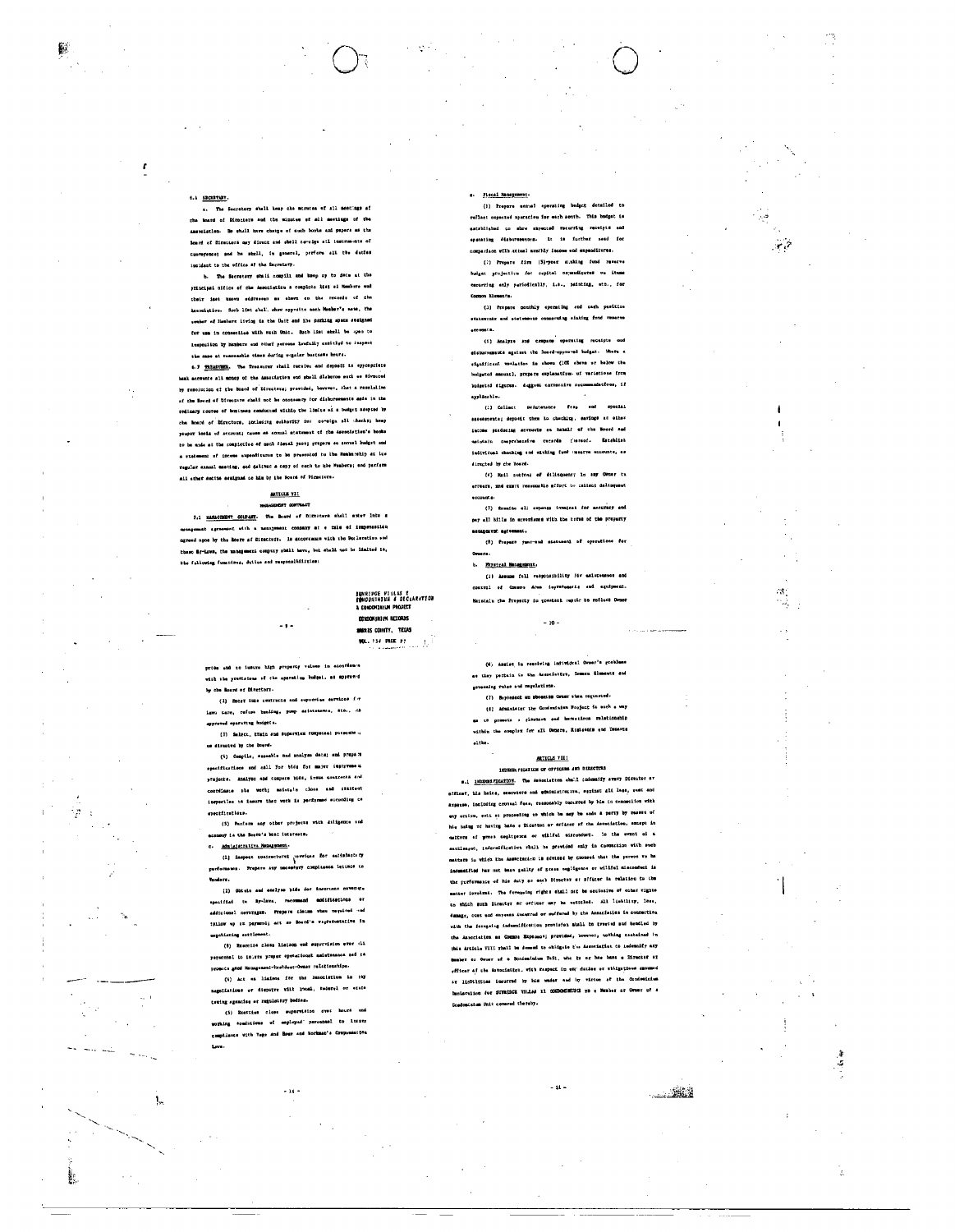ξę  $\ddot{\phantom{a}}$  SHNKIDGE VILLAS I<br>CONDODHINIUM & DECLARATION<sup>S</sup><br>A **CONDO**MINIUM PROJECT CONDOMINIUM RECORDS

Ŷ.

**MARIE COUNTY, TEXAS** 

VOL. 154 PARE 1E

 $\sim 7$ 

 $\frac{1}{\sqrt{3}}$ 

# ARTICLE IN

## ORLTGATIONS OF THE OVVICE

9.1 ASTESDONTS. All Owners shall be obligated to pay the monthly asensments imposed by the Association to meet the Common Expenses as defined in the Deck- .ties. The septements shall be made pro rate according to the proportionate shere of the Unit Owner is sud to the Common Elements wond shall be due monthly in advance. A Heaber shall be deemed to be Ic pool standing and actitled to vote at any summal or special meeting of Members, within the meaning of these My-lave, only if he is current in the executents made or levied against him and the Condominium Unii owned by him.

 $9.2$   $\overline{CDE1AL}$ 

a. Such Owner shall comply strictly with the provisions of

the Condominium Declaration for SUNRIDGE VIIIAS 11 CORDIDITIES. b. Each Orner shall always andesvor to abserve and promote

the cooperative purposes far which the Prayect was built-

9.3 BEE OF CROSSIL CONSON ELEGANTS AND LEATED CONSON ELEGITS. Mach ir may use the General Common Elements and the Limited Common Elements in accordence with the purposes for which they were intended.

0.4 BETTIECTION OR GENERALISCHEN. Nach Ostar stall, if cocassary, uts a power of acterney la fever of the Association, drawoocahly appointing the American his attorney On fact to deal with the Omer's Condominium Unit open its destruction, absolutement of condamnition, as is provided in Paragraph 4.1 af the Condominium Decleration.

# **ATIGA X**

# ACCUPATION TO FLAN OF CONTONIELES OWNERSELY  $10.1$  <u>IV-1429.</u>

a. After relinquishment af Declaront cantrol of the Association, se set farth is Article IV, these hy-Laws any be amended by the Association at a duly consittated meeting (ar such parpose, and as excedent shall take effect unlass opproved by Outness inpersesting at deapt siziy-six and two-chirds yettent (66-2/33) af the aggregate fatorest of the undivided Ownership of the Common Elements except for those amendments provided for in Articla FIII of the Declaration, which shall require the eye-weel of Owners and hortagaes as provided therein. In as avont shall the

.<br>bet of the Wontd of Directore; provided, however, "Iways (1)

that resentable compressition may be paix to any Hember while soling as on or more of the purposes of the Association and (1) that any tiesbar of the board uf Oirectors may, from time to time, be roinbursed for his actual and reasonsble experses intorred in commertion with the soministantion of the affairs of the Association.

# ARTICLE XIV **FRIECIPAL OFFICE**

[#.1 <u>aDDRASS</u>. The principal office of the associative shall be incated et 10001 Vastpark, Boorton, Taxan 77063, har may be incated it such other saitable and convenient place as shall be permitted by law and designated by the Oirectors.

### $\frac{1}{2}$ PERCIFICS OF INSTRUCENTS

# 11.1 AUTUCRIERD AGENTS. The persons who shall be authorized to execute any ned all instruments of conveyance or encumbrances, lociteding promissory nates, shall be the Prasident with the co-sagnature of the Socretury of the derectables.

# arica Ni

CORPORATE STAL 16.1 CORPORATE SEAL. The directors shall practes a corporate seel which shall be circular in form and shall have knowlind thirson the name of the innociation.

# ANTICLE EVEL DEFINITIONS OF TERM

17.1 ESSIELTINES OF TERMS. The terms used in these Sydnes, as the utent ihay era defined in esid DeciswatKou, ehall bera the same dafinition as det farth la the Declaration for MTRAIDOF VILLAS 11 CONDORCEURI, se the same may be esseded free time to time, recarded in the office of the County Clark of Marris County, Taxaz.

By-Leve be memoded to conflict with the Bucleration. In the event of a conflict between the two (2) documents, the Beclaration shall acatrol.

b. Until relinquisiment of betterest control of the esciation, these my-lave may is unileterally emanded by the Declarent to correct any clerical ar typographical arror or celesion, or to change say prevision to meet the requirements of Sederal Mone Loan Mortgage Corparation, Paderal Satinaal Mortgage Association, Veterans Administration or Federal Housing Administration.

# **DETICLE AT** NORTGAONS

11.1 MOTICS TO ASSOCIATION. An Over who settlesse his Unit shall notify the Association through the President of the Association giving the mans and eddines of his Mortgages. The association shall melatein such information in a book nutitled "Murtgagons of Condeminium Unito".

11.2 MOVICE OF UNTAID ASSESSMENTS. The Association shall, at the caquest of 4 Mortgagee of 4 Unic, raport say umpeid sessorments due from the OWDer of such Vair.

# ARTICLE III

**CONFLIANCE** 12.1 INGAL REQUIREMENTS. These oy-laws are set forth to comply wish the als of the deats of frame Confeminium Act. If may at these Hy-Lave conflice with the provisions of said statute, it is barely agreef and accepted that the provisions of the statute will apply.

# anca nu MON-PROPIT ASSOCIATION

17.1 RON-FROFIT PURFOSE. This association is not argueded for profit-No Unit Owner, Hombas of the Sound of threetars as parson from whom the Association may receive any property or funds shall receive ar shall be listfully satitled to recaive any peruniary profit from the operation thereof, and is no ovent shall any part of the funds of ansats of the Association be paid as a malary or as compatmating to, or clatributed to or inure to the

 $\sim$   $\mu$  -

# CERTIFICATE

t EXHEST CONSIST chat the furegoing is a true, complete and correct ropy ef the hy-Less of SUNILDOG VILLAS XI ROCENTRIES ASSOCIATION, IMC., a Texas now-profit computerise, as educted by the indical sharp of Directors at its 4.0., 1983.

IN WITHING WHEREOP, I havenute or corporation, this the  $12$  or of  $\mu$ . A.A., 1983.

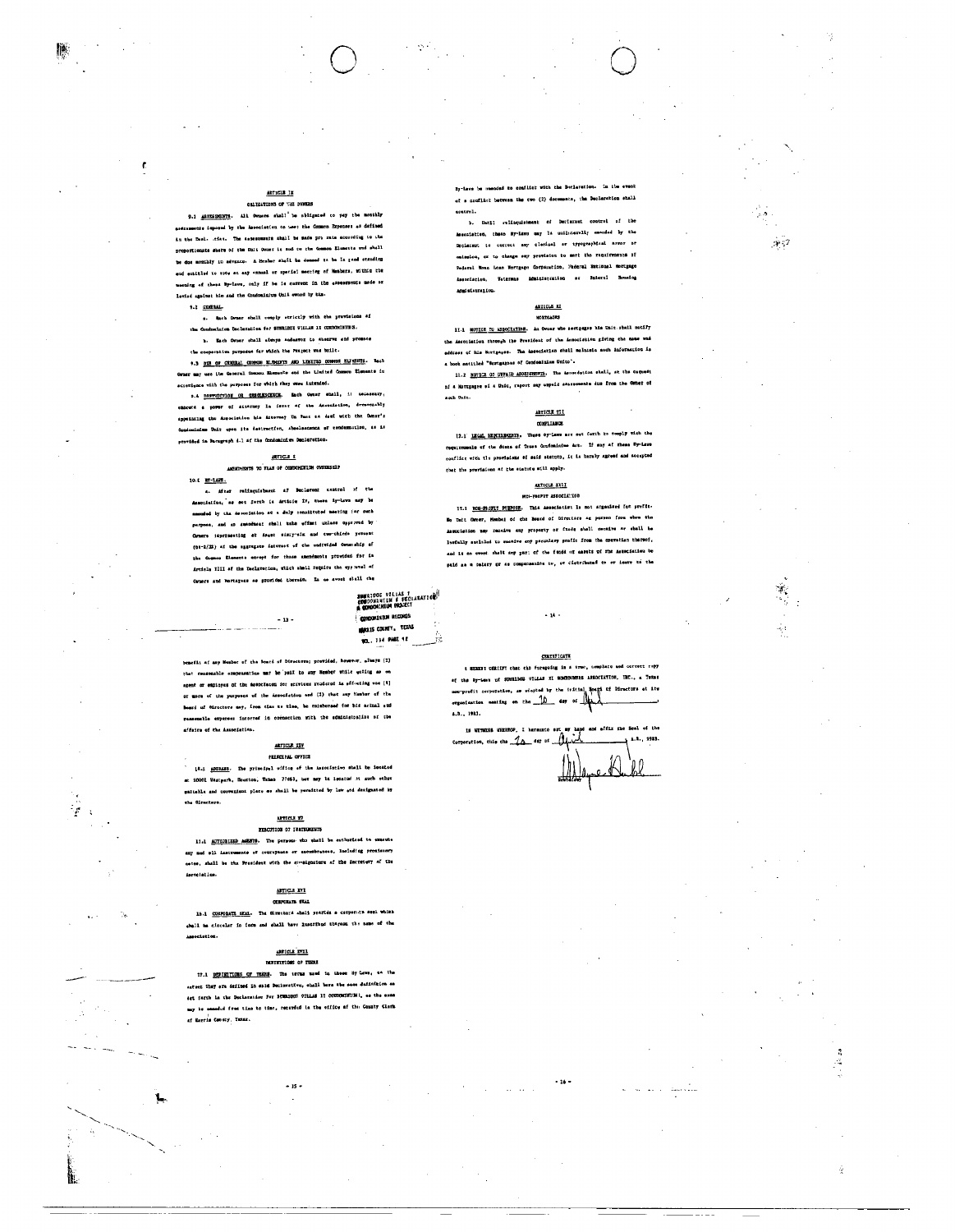麟

 $\mathcal{F}$ 

ķ.

 $\sim$   $\sim$ 

وكتور

τó,

医后

ã



**UNITED THE CENTER** 

GÏÕH

MARIS COUNTY, TEXAS **YOL: 734 PAGE 49** 

**SUNRIDGE UIZLAS I<br>CONDONINIUM I DECLARATZON<br>A CONDONINIUM PROJECT<br>ECONDONINIUM RECORDS**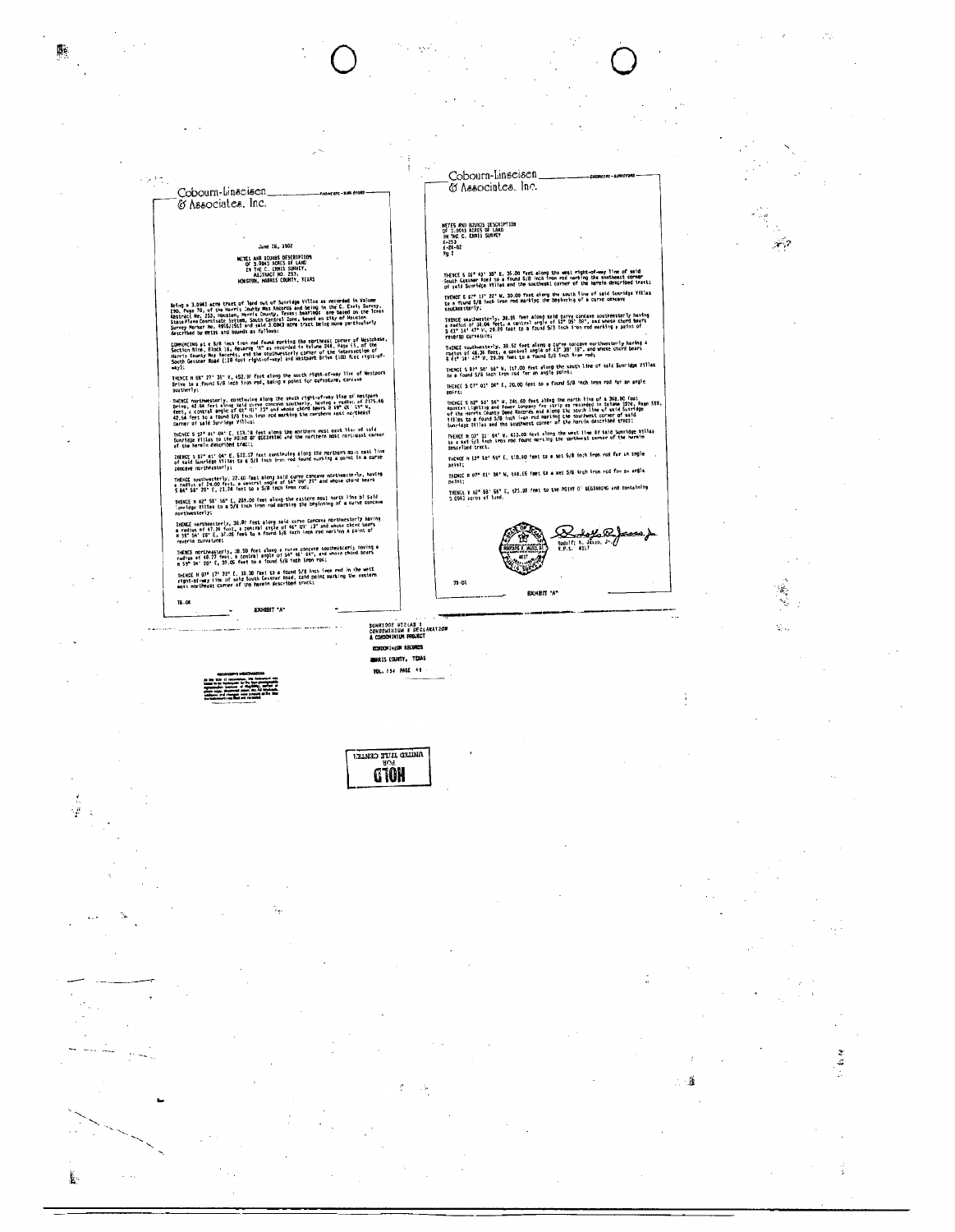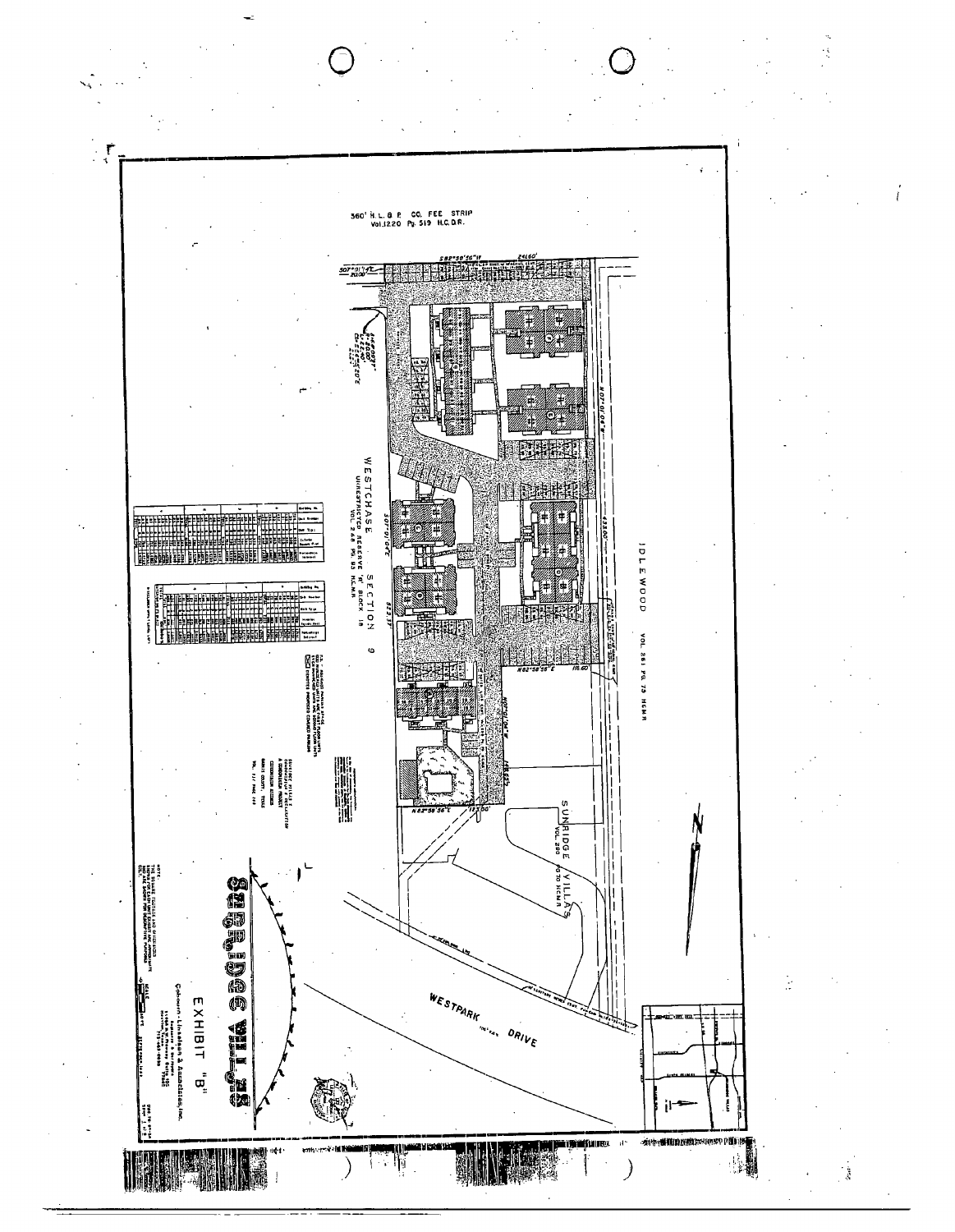|     | دوا<br>۱œ     | lœ         | $\frac{1}{24}$          | 06091               |
|-----|---------------|------------|-------------------------|---------------------|
|     | 認             | I٦         | io<br>G                 | 侶<br>о              |
|     | ľ٥            |            | ငြ                      | ٠.<br>ΨÞ            |
|     | معدا          | סוכו       | o<br>uŀ                 | m<br>ē              |
|     | $\frac{a}{b}$ | ø          | ë                       | 1179                |
|     | اتا           |            |                         | \$86                |
|     | ļÿ.           | ł٣         | G                       | л<br>Ě              |
|     |               | Þ          |                         | n                   |
|     | aki<br>Laka   | œ          | <b><u>ala</u></b><br>88 | Φ<br>œ              |
|     | ςi.           |            | μ<br> F8<br>یا          |                     |
|     | Ľ             |            | H                       | 넁<br>ь              |
|     | ۱.<br>آه      | 1010       | IJ                      | ī.                  |
|     | 隨             | טו         | ľ\$                     | ë,<br>5             |
|     | Ò             |            | ņ                       | takio               |
| t.) | -mail         |            |                         |                     |
|     |               | 10 0 0     | œ                       | ž                   |
|     | k             | Ю          | ß                       | р<br>E              |
|     |               | łО         | ğ                       | <b>ACTE</b>         |
|     | 읐             |            | I.<br>e.                |                     |
|     | Ιō            | о          | الحا                    | $rac{10}{2}$        |
|     |               |            |                         | <b>Eller</b>        |
|     | t~i lah       | 1010       | ×                       | 4739                |
|     | 価             | Þ          | ę                       | 冯<br>66             |
|     | . Fö          |            |                         | ь<br>п              |
|     | Ğ             | <b>DIS</b> | G                       | Ь<br>m              |
|     | 9             | ю          | $\frac{1}{2}$           | $\sqrt{2}$<br>62.75 |
|     |               | יםי        | ۱ő                      | <b>AT29</b>         |
|     | c             |            | ه                       |                     |
|     | Φ<br>tru      | ю          | $\overline{291}$        | ъ                   |
|     | в<br>ū        | ю          | io<br>10                |                     |
|     | ٠<br>Ľ.       | 10         | le i                    |                     |
|     | Ğ             | r'         |                         |                     |
|     |               | σ          | R                       | s                   |
|     |               | p          |                         | کتا                 |
| O   | $\frac{1}{2}$ | c          | io<br>U                 | <b>RE2P</b>         |
|     | Р             | ю          |                         | ь<br>g              |
|     | æ.            | p          | $\frac{1}{2}$           | 4862                |
|     | Р<br>w        | ю          | 711                     | <b>ABPA</b>         |
|     |               | с          |                         | <b>AT39</b>         |
|     | IG.           | 0          | àk,                     | <b>REI</b>          |

**A INCLUDES UPPER LEVEL LOFT** 

控制

**Hudb** 

| Ē<br>o                            |   |           |            |          |   |            | ິ                    |    |                      |    |      |                              |   |     |          |        | 71 |    |                      |    |           |     |     | м |   |                 |                 |                 | <b>Building No.</b>            |
|-----------------------------------|---|-----------|------------|----------|---|------------|----------------------|----|----------------------|----|------|------------------------------|---|-----|----------|--------|----|----|----------------------|----|-----------|-----|-----|---|---|-----------------|-----------------|-----------------|--------------------------------|
| <b>ENIOR</b><br>ъ                 | ę |           |            | ۱ę<br>M  |   | 関係   富     |                      | 榴鵑 | 18                   |    | 胃乳因乳 |                              | 恺 |     |          |        |    |    | 183643656            |    | <b>SH</b> | ıч  |     |   |   | $ S $ 8 9 9 8 8 |                 | Unit            | Number                         |
| အြ<br>F                           |   |           | <b>UTI</b> |          |   |            | מה מות לשומים יות קש |    |                      |    |      |                              |   |     |          |        |    |    | iolololo la la la la |    |           |     |     |   |   |                 | lujujujujujujuj | Unit Type       |                                |
| ဖြ<br>היו<br>גי<br>$\overline{S}$ |   |           | ig.        | 恺        | B | <b>els</b> |                      |    | <u> 일본명</u>          |    |      |                              |   | ISI | ها ۱۰ اه | 131313 | Jœ | 倡  | 488                  |    |           |     | 13  |   |   |                 |                 | <b>Interior</b> | <b>Square Feet</b>             |
| <b>0000</b><br>ò.                 |   | <b>DR</b> | Į.         | ю<br>فحا | ш | 1-10E      | ሞ                    |    | <u>9935<br/>Girl</u> | ю. | 19   | ுவம்<br>$\bar{\mathbb{S}}$ r |   |     |          |        |    | ļ₫ | 回回                   | ١đ |           | ই।ত | IO. |   | ū | łō              | 忌               |                 | Percent oge<br><b>Interest</b> |

 $\vec{u}$ 

 $\blacktriangleright$ 

Building No.

**Unit Number** 

Unit Type

Interior<br>Square Feet

Percentage<br>| laterest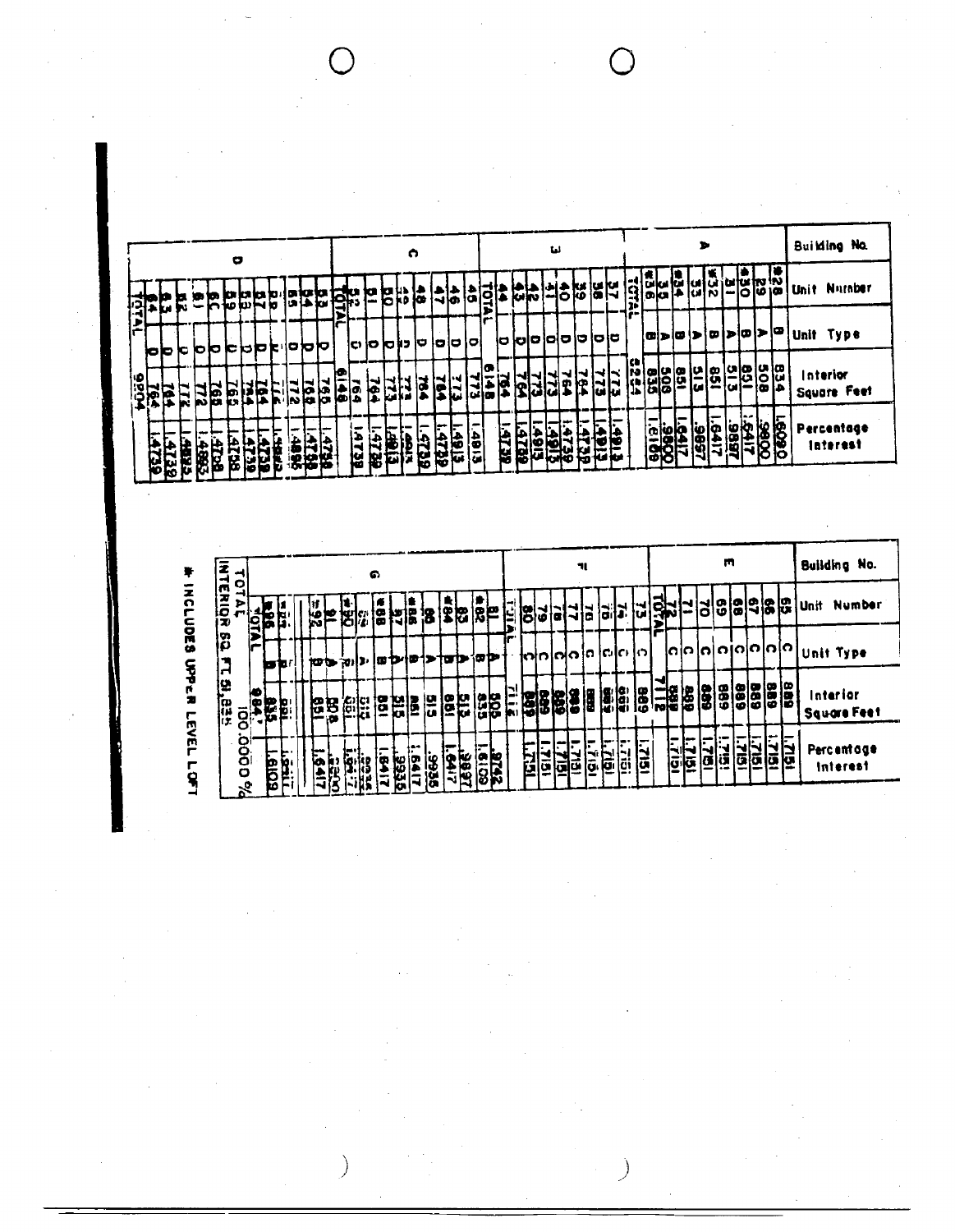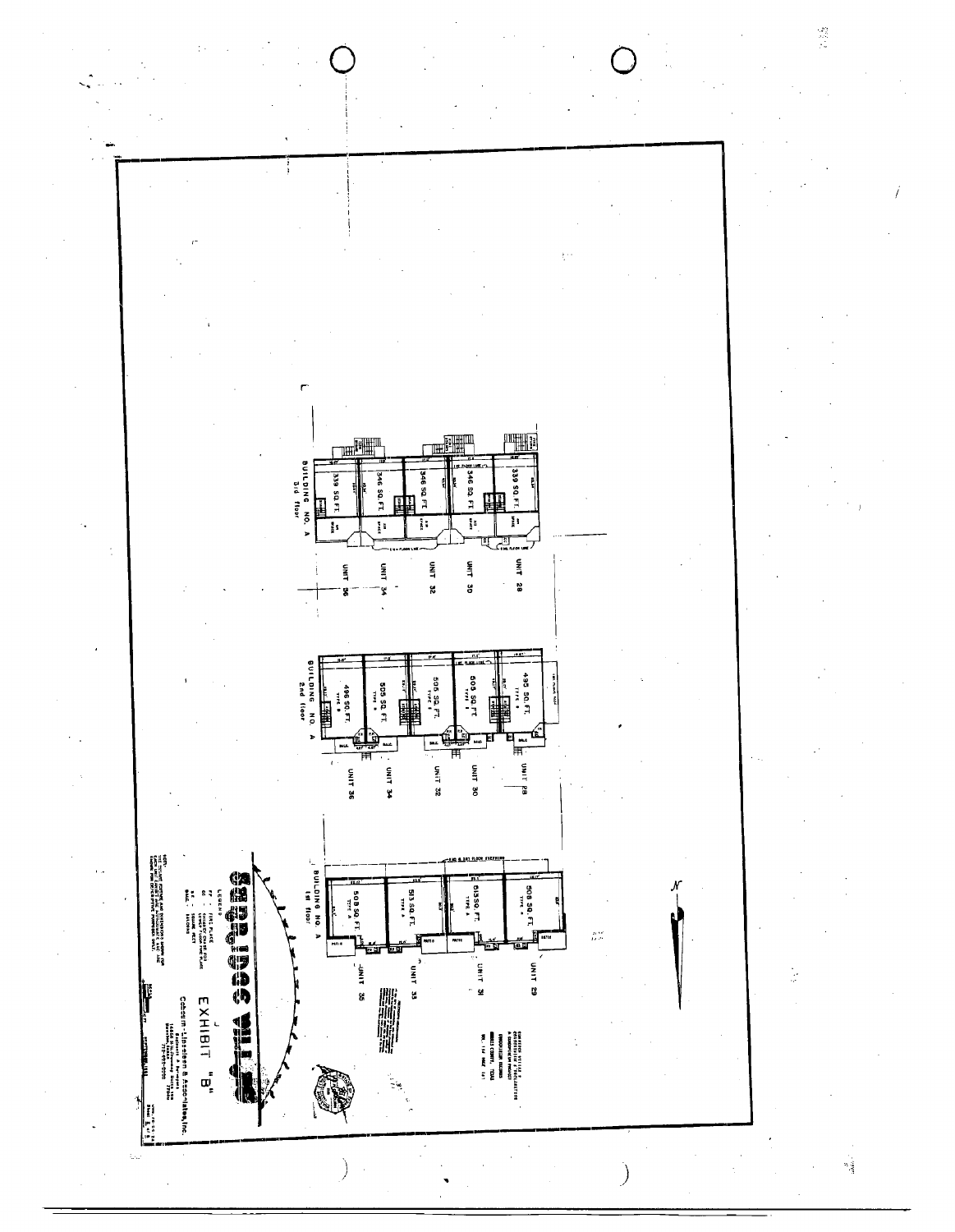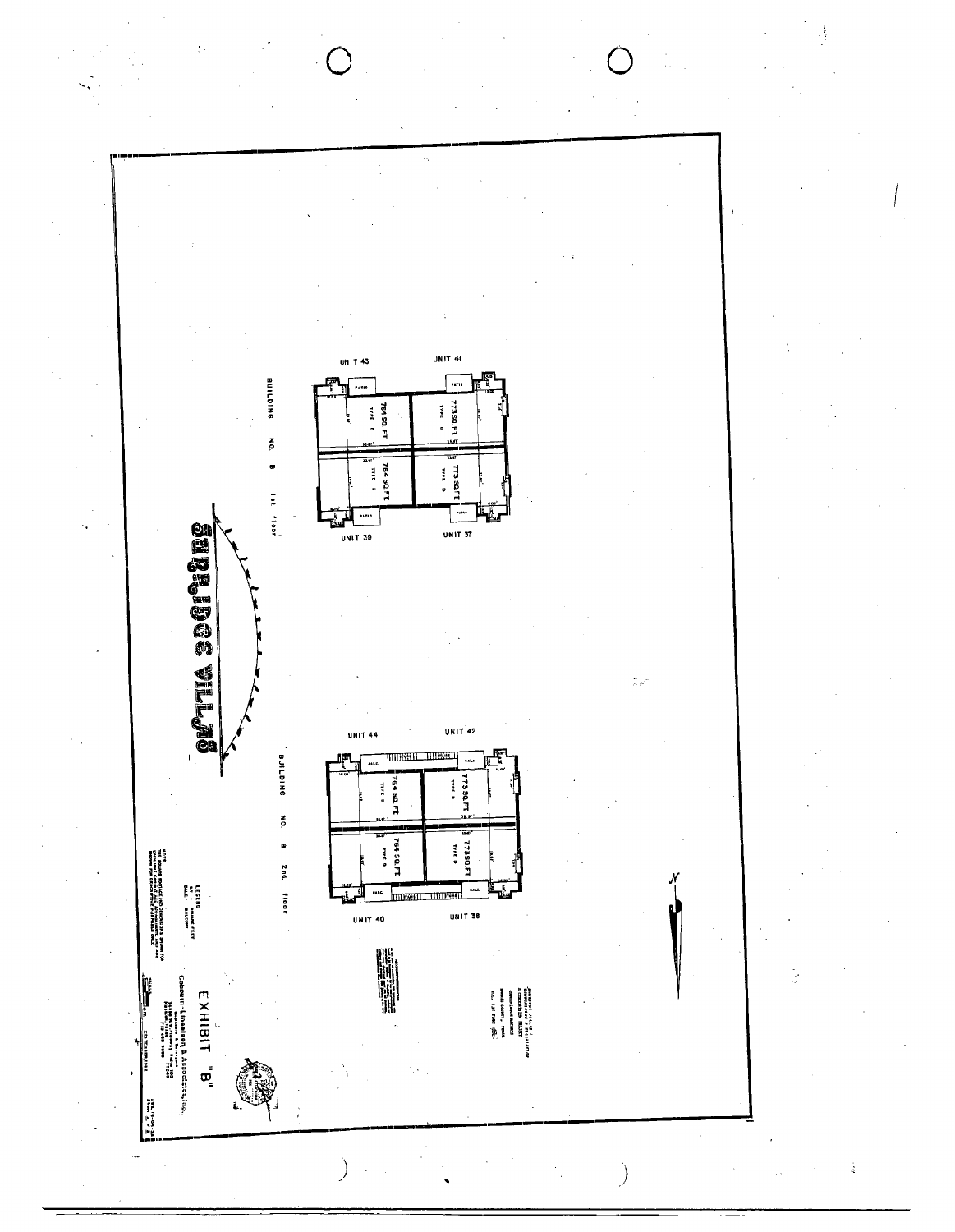

∲.<br>Se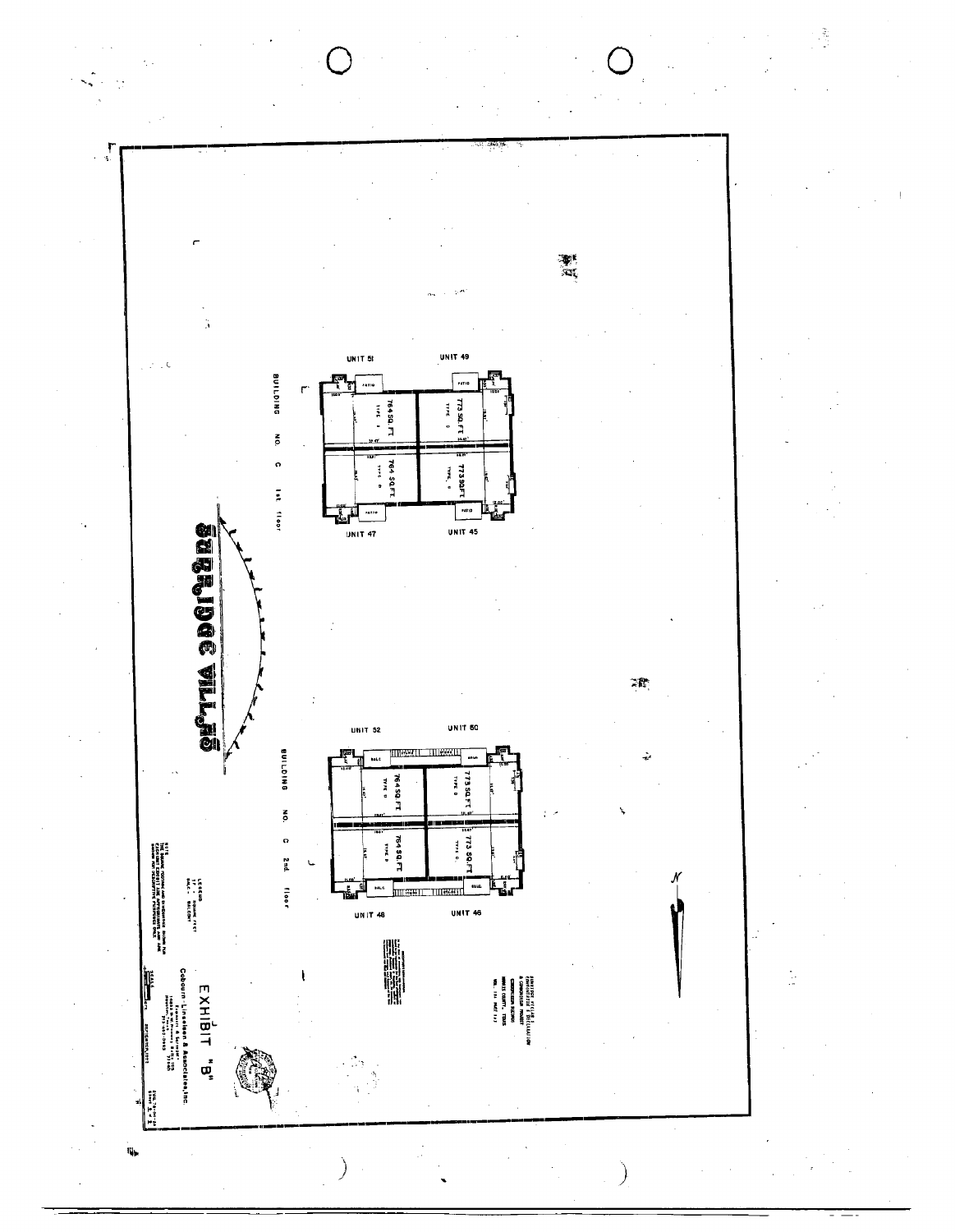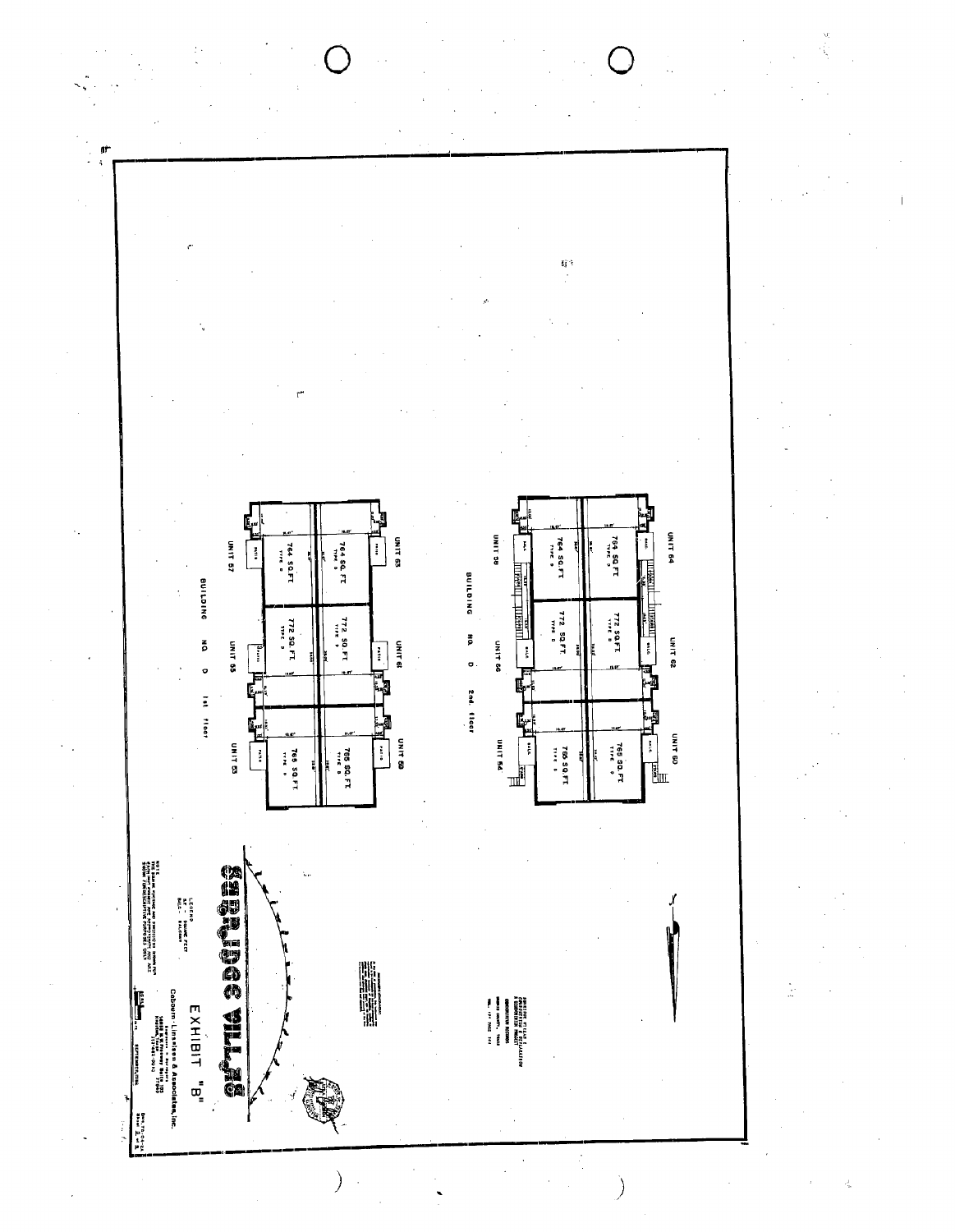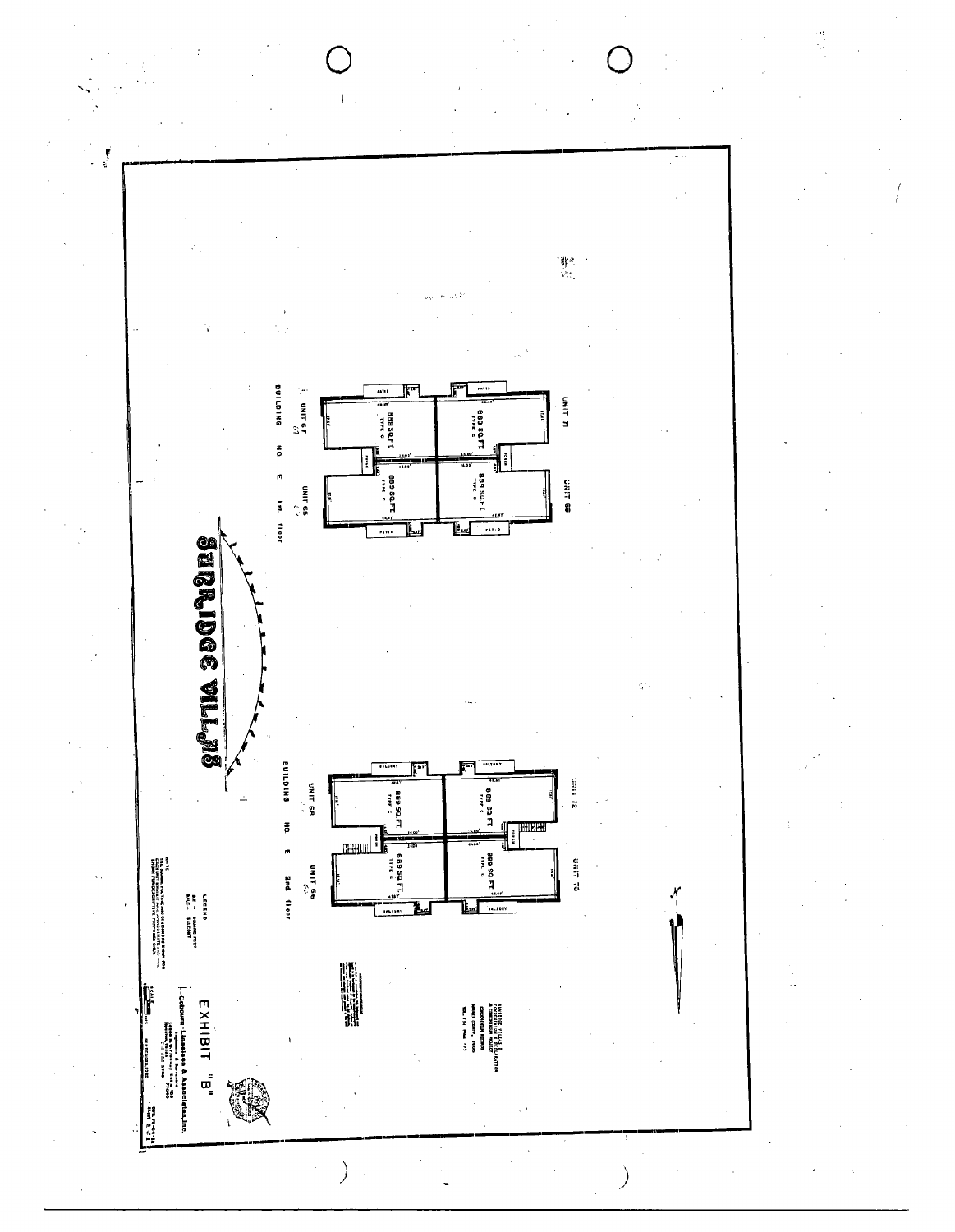